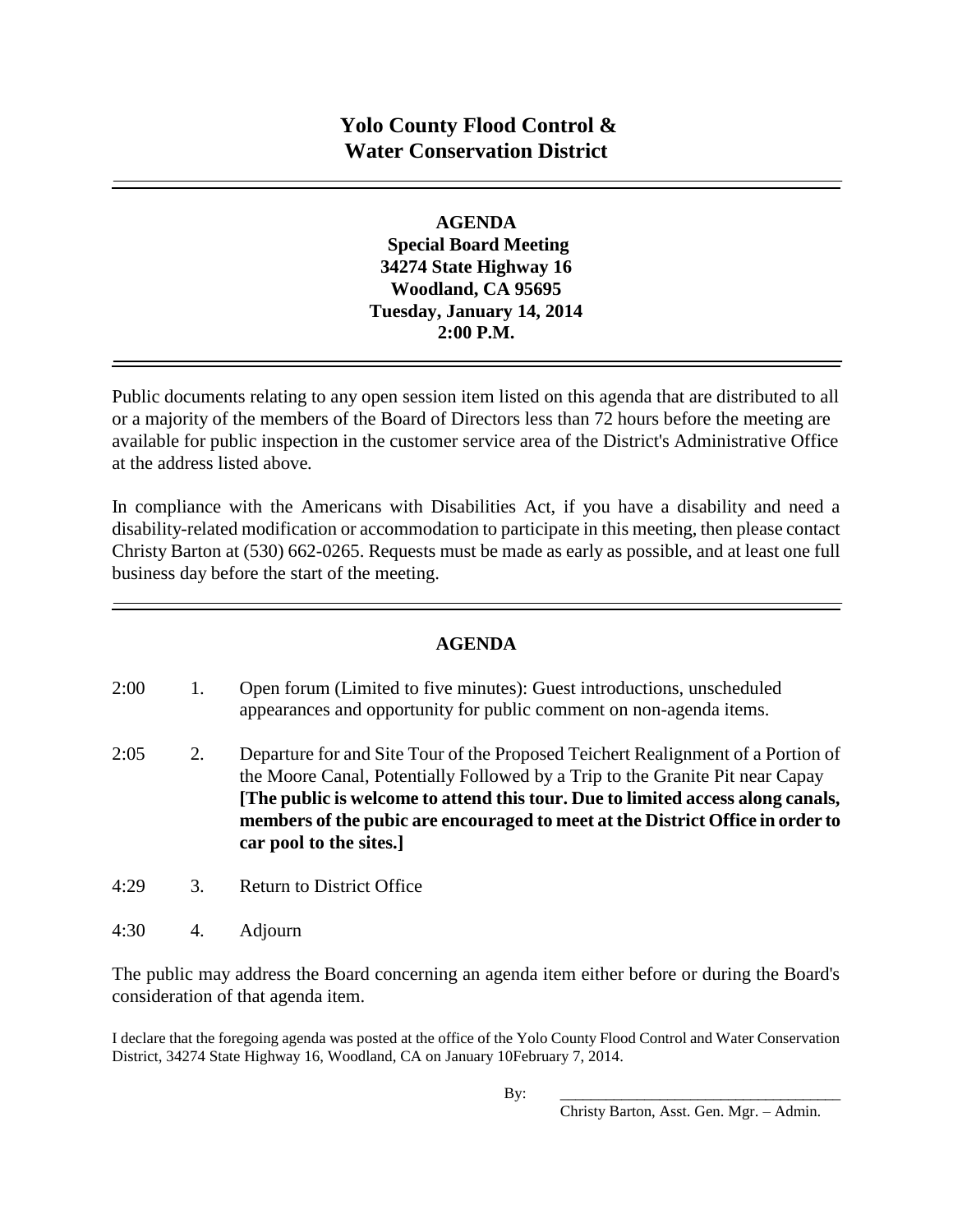

**FLOOD CONTROL & WATER CONSERVATION DISTRICT** 

**SPECIAL BOARD MEETING MINUTES Tuesday, January 14, 2014, 2:00 PM**

**YCFCWCD Offices 34274 State Highway 16**

A special meeting of the Board of Directors of the Yolo County Flood Control and Water Conservation District was held at 2:00 p.m. on January 14, 2014 at its regular place of business, 34274 State Highway 16, Woodland, California. Chair Tadlock convened the meeting. In attendance were:

District Board Ron Tadlock, Chair Ann Brice, Vice Chair Bruce Rominger Erik Vink

District Staff Tim O'Halloran, General Manager Max Stevenson, Assistant General Manager - Resources

Members of the Public Martin Lewis Jesse Yang Frank Sieferman, Sr. Michael Smith